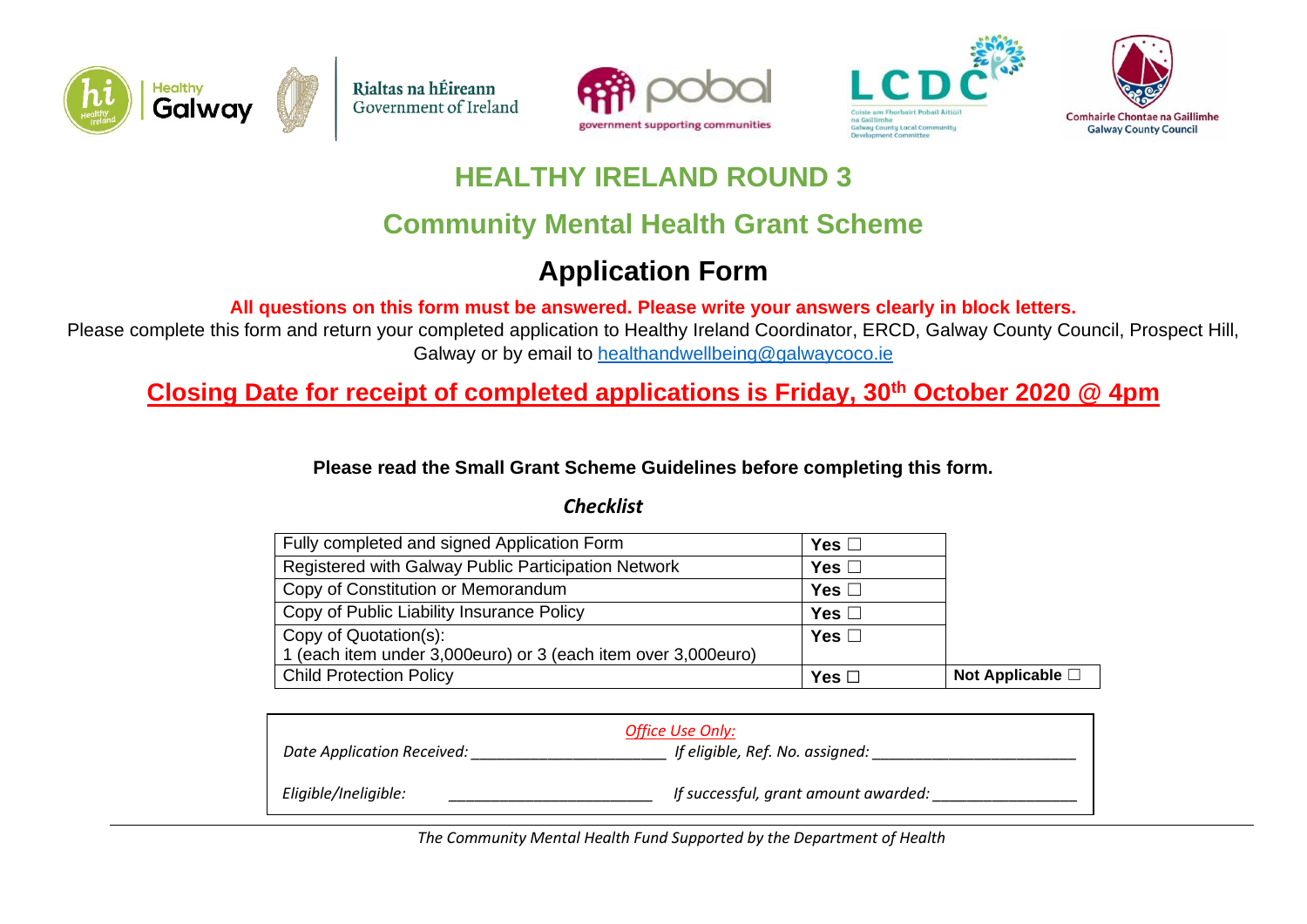| <b>SECTION 1:</b><br><b>APPLICANT DETAILS</b>                                         |                                               |    |
|---------------------------------------------------------------------------------------|-----------------------------------------------|----|
| Name of Applicant Organisation:                                                       |                                               |    |
| Address of Applicant Organisation:                                                    |                                               |    |
| If you are registered for tax/VAT, please give your<br>Tax Reference No.              |                                               |    |
| If you are a registered Charity, please give your<br>Charity Registration No.         |                                               |    |
| Is your Group/Organisation registered with the<br>PPN (Public Participation Network)? | YES $\Box$ Reg. No. $\Box$<br>NO <sub>1</sub> |    |
| Is your Group/Organisation non-profit making?                                         | NO<br>YES $\square$                           |    |
| <b>Contact Names for Correspondence:</b>                                              | 1.                                            | 2. |
| Job Title in Group/Organisation:                                                      |                                               |    |
| Telephone No.'s for Correspondence:                                                   |                                               |    |
| E-mail Addresses for Correspondence:                                                  |                                               |    |
| Core Activities of Group/Organisation and brief                                       |                                               |    |
| description of structure, i.e. governed by                                            |                                               |    |
| Constitution, Articles/Memorandum of<br>Association, etc.                             |                                               |    |
| Is your organisation affiliated or connected to any                                   | Yes $\square$ No $\square$                    |    |
| relevant local regional or national body? If yes,                                     |                                               |    |
| please give details:                                                                  |                                               |    |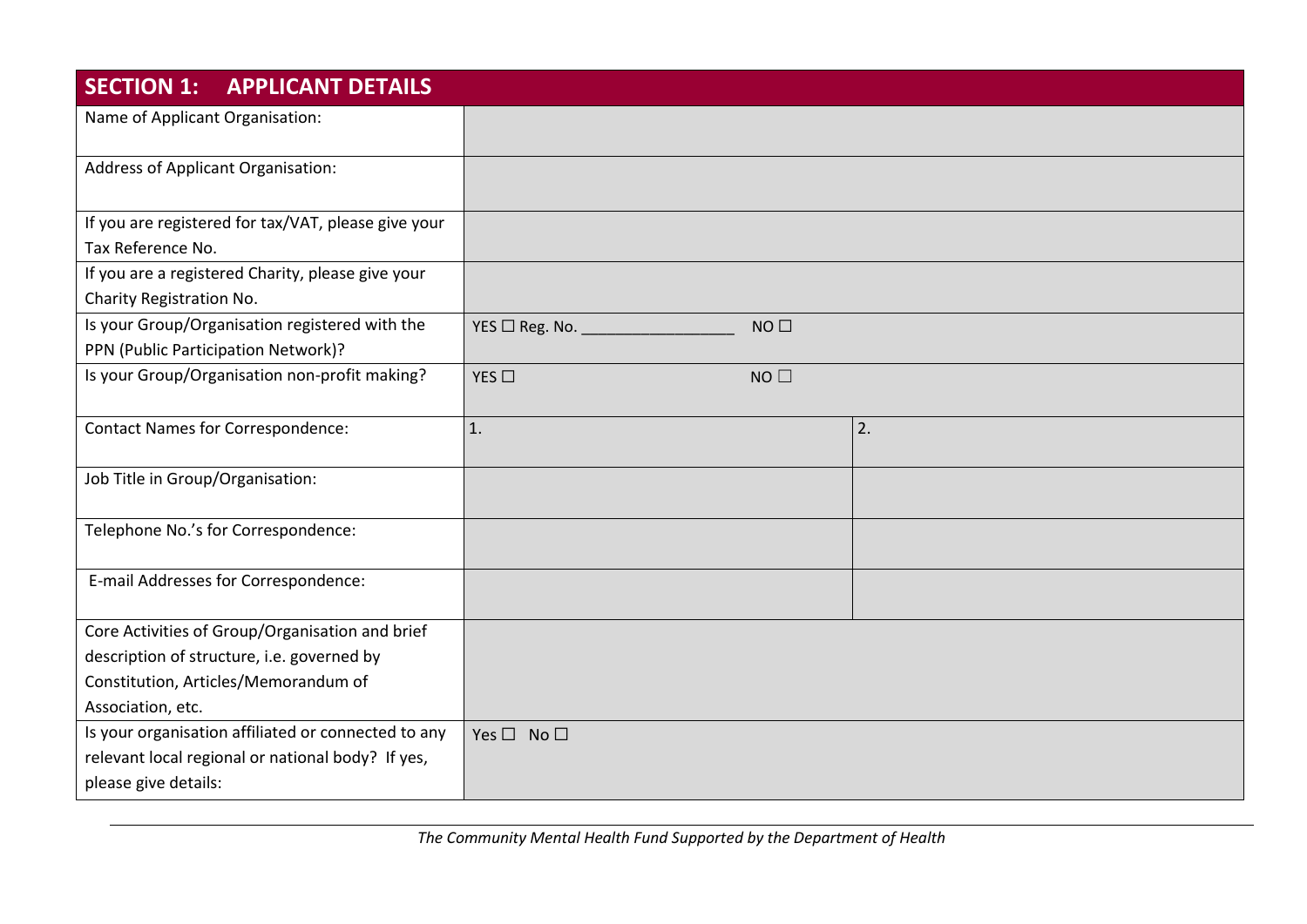### **SECTION 2: PROJECT DETAILS**

| When will your project start?                                                           |                                                                                                                                                                                                                                                                                                                                     |                  |                                                                                                                                                                                                                                 | be completed? | When will your project                                                                                                                                                                                                                                                                        |  |
|-----------------------------------------------------------------------------------------|-------------------------------------------------------------------------------------------------------------------------------------------------------------------------------------------------------------------------------------------------------------------------------------------------------------------------------------|------------------|---------------------------------------------------------------------------------------------------------------------------------------------------------------------------------------------------------------------------------|---------------|-----------------------------------------------------------------------------------------------------------------------------------------------------------------------------------------------------------------------------------------------------------------------------------------------|--|
| Please identify the Healthy Ireland Framework<br>Goal(s) the programme is aligned with: | $\square$ Increase the proportion of people that are healthy at all stages of life.<br>$\square$ Reduce health inequalities.<br>$\Box$ Protect the public from threats to health and wellbeing.<br>$\Box$ Create an environment where every individual and sector in society can play their part in achieving a healthy<br>Ireland. |                  |                                                                                                                                                                                                                                 |               |                                                                                                                                                                                                                                                                                               |  |
| Does your action target children and young<br>people (0-24) years?                      | <b>YES</b><br><b>NO</b>                                                                                                                                                                                                                                                                                                             | $\Box$<br>$\Box$ | If YES, please identify one<br>outcome in 'Better Outcomes,<br><b>Brighter Futures', National Policy</b><br><b>Framework for Children and</b><br>Young People' your action<br>contributes to. These outcomes<br>are as follows: |               | □ Active & Healthy, Physical and Mental Wellbeing.<br>$\square$ Achieving full potential in all areas of learning and<br>development.<br>$\square$ Safe & protected from harm.<br>$\square$ Economic security and economy.<br>$\square$ Connected, respected and contributing to their world. |  |
| Please provide a brief description of your<br>project and the main aims:                |                                                                                                                                                                                                                                                                                                                                     |                  |                                                                                                                                                                                                                                 |               |                                                                                                                                                                                                                                                                                               |  |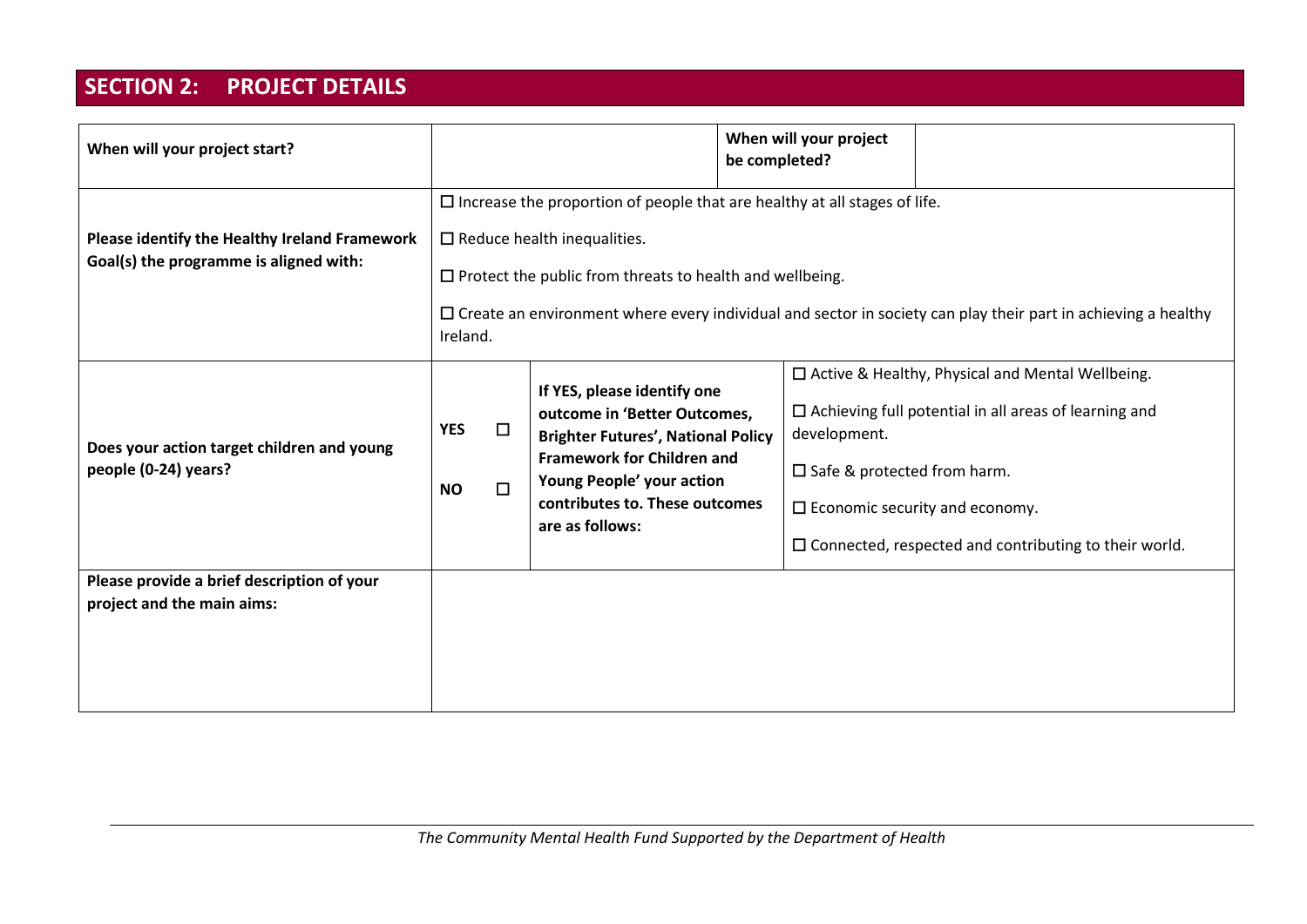| Please outline the need for your project:                                                                                                                                 |                                          |        |                                                 |        |                                              |        |  |
|---------------------------------------------------------------------------------------------------------------------------------------------------------------------------|------------------------------------------|--------|-------------------------------------------------|--------|----------------------------------------------|--------|--|
| Will any of the following groups benefit from                                                                                                                             | Disadvantaged                            | $\Box$ | Disadvantaged Men and or                        | $\Box$ | Disadvantaged Families,                      | $\Box$ |  |
| your project?                                                                                                                                                             | Communities                              |        | Women                                           |        | including one parent<br>families             |        |  |
| (Please tick where applicable)                                                                                                                                            | Children and Young<br>People             | $\Box$ | People with Disabilities                        | $\Box$ | <b>Unemployed Young People</b><br>and Adults | $\Box$ |  |
|                                                                                                                                                                           | <b>Traveller and Roma</b><br>Communities | $\Box$ | New Communities, Asylum<br>Seekers and Refugees | $\Box$ | <b>LGBTI Communities</b>                     | $\Box$ |  |
|                                                                                                                                                                           | <b>Homeless People</b>                   | $\Box$ | Older People                                    | $\Box$ | People with chronic health<br>conditions     | $\Box$ |  |
| Please describe how your project aims to<br>deliver actions in line with the Mental Health<br>theme of Healthy Ireland and its related<br>national and regional policies: |                                          |        |                                                 |        |                                              |        |  |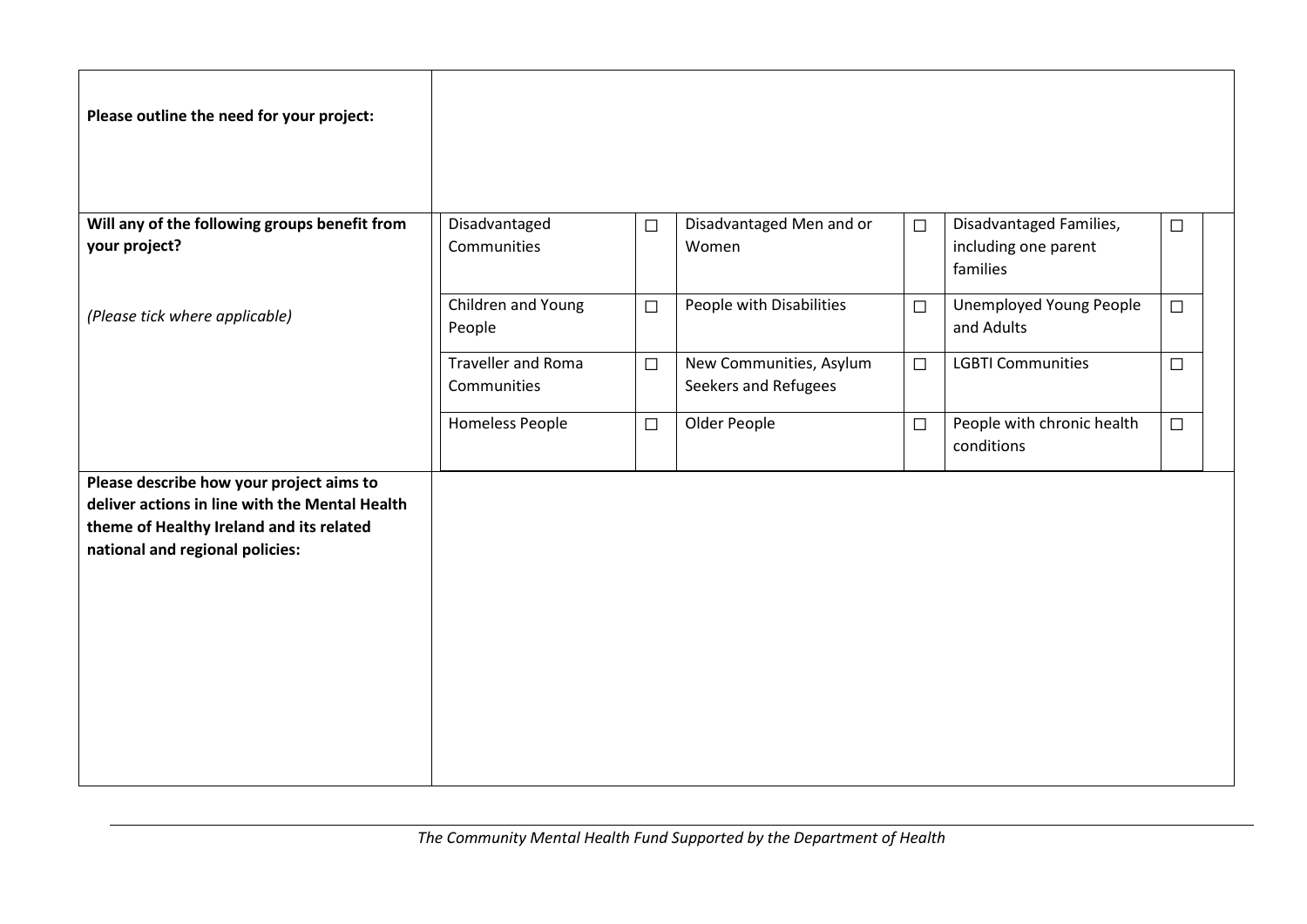| <b>Galway County LCDC is currently drafting a</b><br>Healthy Galway County Strategy - in its<br>absence, please describe how your project<br>aims to deliver actions in line with Galway<br><b>County LECP (Local Economic &amp; Community</b><br>Plan): |  |
|----------------------------------------------------------------------------------------------------------------------------------------------------------------------------------------------------------------------------------------------------------|--|
|                                                                                                                                                                                                                                                          |  |
| Please demonstrate your group/organisations<br>experience of delivery of mental<br>health/wellbeing programmes and initiatives                                                                                                                           |  |
| Please list any project partners:                                                                                                                                                                                                                        |  |
| Please outline any measures that will be taken<br>to ensure your project will be completed in<br>compliance with COVID-19 public health<br>requirements:                                                                                                 |  |
| For example, please show how you have met<br>guidelines set by relevant regional/national<br>bodies, completed training, implemented<br>measures to facilitate social distancing, use of<br>face coverings, cleaning etc.                                |  |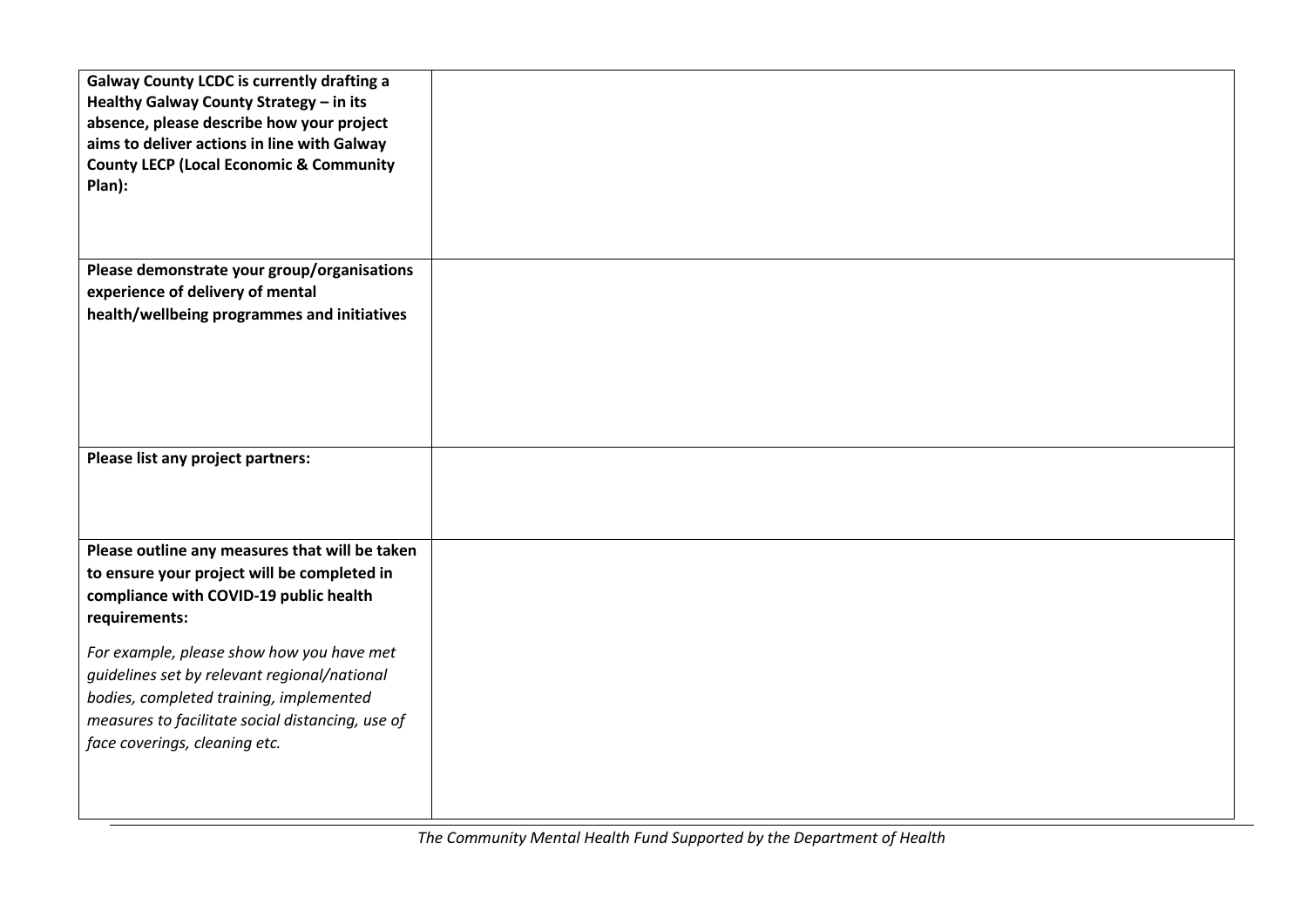| Outline the project design and outputs: |         |                           |                           |                   |                 |
|-----------------------------------------|---------|---------------------------|---------------------------|-------------------|-----------------|
| <b>Activity</b>                         | Outputs | <b>No of Participants</b> | <b>Municipal District</b> | <b>Start Date</b> | <b>End Date</b> |
| $\mathbf{1}$ .                          |         |                           |                           |                   |                 |
|                                         |         |                           |                           |                   |                 |
| 2.                                      |         |                           |                           |                   |                 |
|                                         |         |                           |                           |                   |                 |
| 3.                                      |         |                           |                           |                   |                 |
|                                         |         |                           |                           |                   |                 |
|                                         |         |                           |                           |                   |                 |
| 4.                                      |         |                           |                           |                   |                 |
|                                         |         |                           |                           |                   |                 |
| 5.                                      |         |                           |                           |                   |                 |
|                                         |         |                           |                           |                   |                 |
|                                         |         |                           |                           |                   |                 |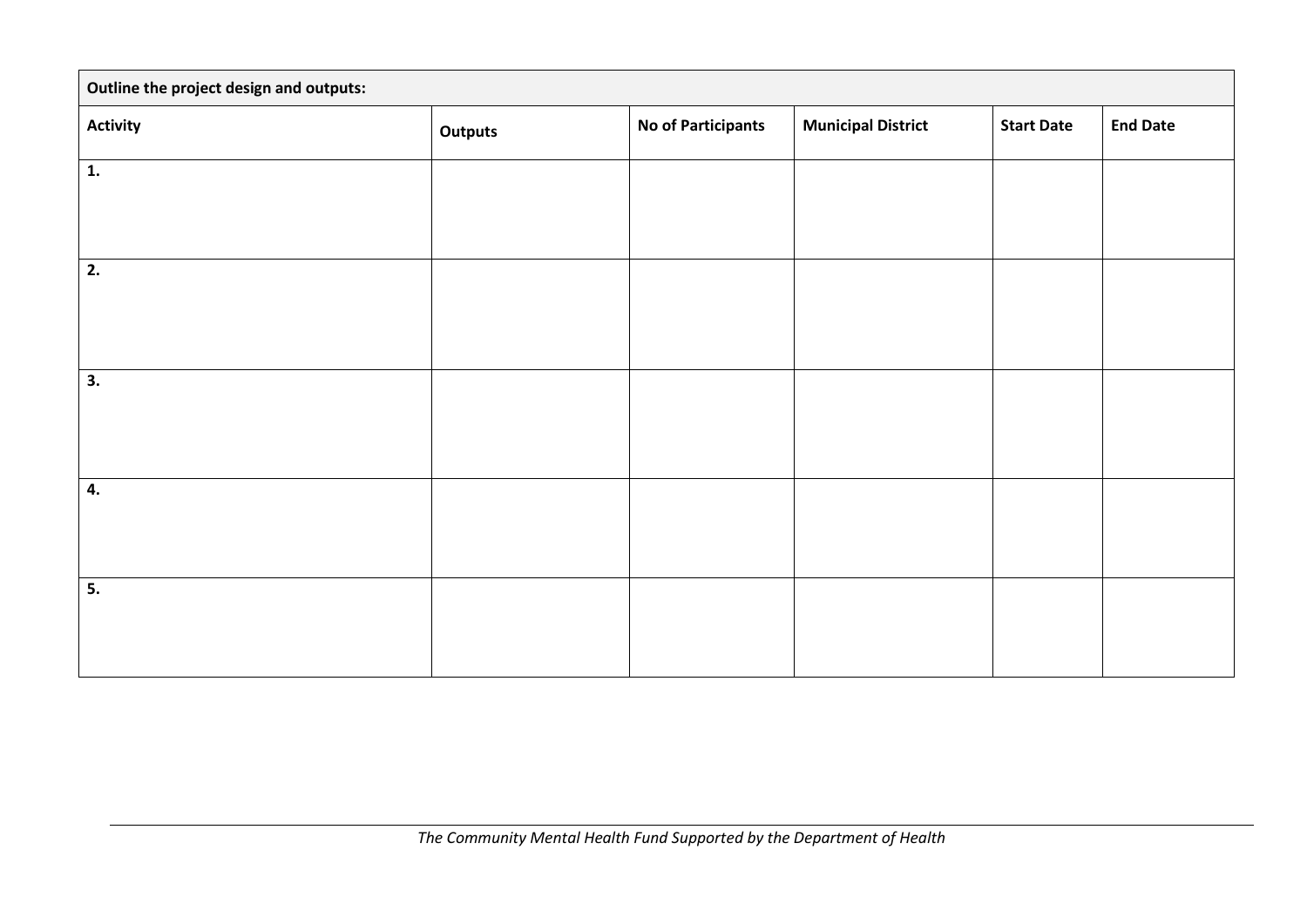| <b>SECTION 3: FUNDING REQUEST</b>                                                                                                                                                    |         |
|--------------------------------------------------------------------------------------------------------------------------------------------------------------------------------------|---------|
| Please breakdown the Expenditure Items which will form part of this project (Please include 1 estimate/quote for each item of                                                        | Amount: |
| expenditure up to 3,000 or 3 written estimates from different independent suppliers for each item over 3,000)                                                                        |         |
|                                                                                                                                                                                      | €       |
|                                                                                                                                                                                      | €       |
|                                                                                                                                                                                      | €       |
|                                                                                                                                                                                      | €       |
|                                                                                                                                                                                      | €       |
|                                                                                                                                                                                      | €       |
| <b>Total Expenditure:</b>                                                                                                                                                            | €       |
| Amount of funding applied for under this Scheme:                                                                                                                                     | €       |
| If the amount of funding sought is a partial amount of the total project cost, please<br>detail the source of any shortfall in funding for the project:                              |         |
| Has your Group / Organisation received funding from any Government Department<br>over the last year – if so, please detail the amount and purpose of funding?                        |         |
| Has your Group/Organisation previously availed of funding under the Healthy Ireland<br>Fund or any other public monies for any projects similar to your current proposed<br>project? |         |